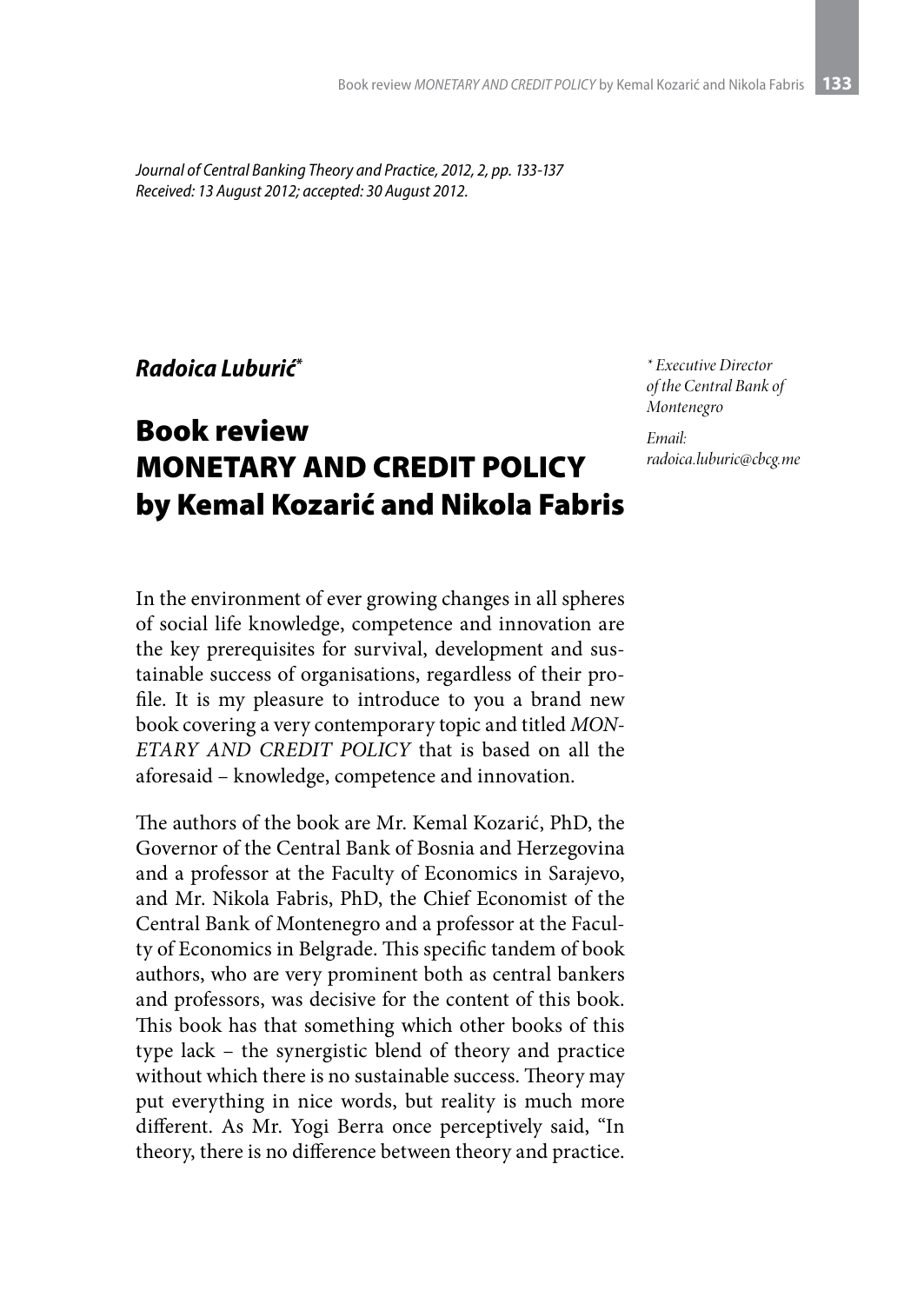In practice there is." However, let us get back to this remarkable book that is abundant in both theory and practice.

Although numerous books and papers on this topic have already been published, here we have a topic that has continuously drawn attention and constantly open new dilemmas. The authors were able to present some chapters from specific and original angle, which gives it a special touch. The book has a total of 502 pages and it is richly illustrated with numerous graphics, tables and examples from practice.

The book consists of two sections or twelve chapters. The first part of the book deals with the history of central banking and monetary policy and covers the following issues: the concept of central banking, the objectives of central banks, monetary policy instruments, functions of central banks, monetary policy regimes, the functioning of the selected central banks in practice, the challenges for central banks, and the like. The second part of the book presents a combination of monetary policy and theory and the financial system. This section addresses the issue of lending policies of financial institutions, risk management, marketing in financial institutions, customer relationship, change management, and many other issues. This gives a special quality to the book because central bank is not viewed as an isolated island, but as a part of the financial system in its full totality and comprehensiveness.

In the Preface, the authors point out: "The public sometimes does not understand the role of monetary policy, and expectations of what can be achieved through its instruments are often unrealistic. However, one thing is certain: each central bank is a pillar of the financial system - the most responsible institution for price and financial stability." It is in this context that this book is written, explaining in full and very meticulously what really can and cannot be achieved by monetary policy, and what should and should not be the goal of the central bank given its role as the custodian of price and financial stability.

The authors point out that after the Global Financial Crisis, central banking has found itself on a kind of crossroads and they suggest a number of changes that can be expected in the coming years. The Global Financial Crisis has shown that central banks were not adapting quickly enough to changing circumstances in the financial markets or to the challenges of globalization, so central banking will inevitably change in the years to come. The key change is likely to be in redefining monetary policy goals. Financial stability will be taking a more important place in the hierarchy of goals because has proved that financial instability is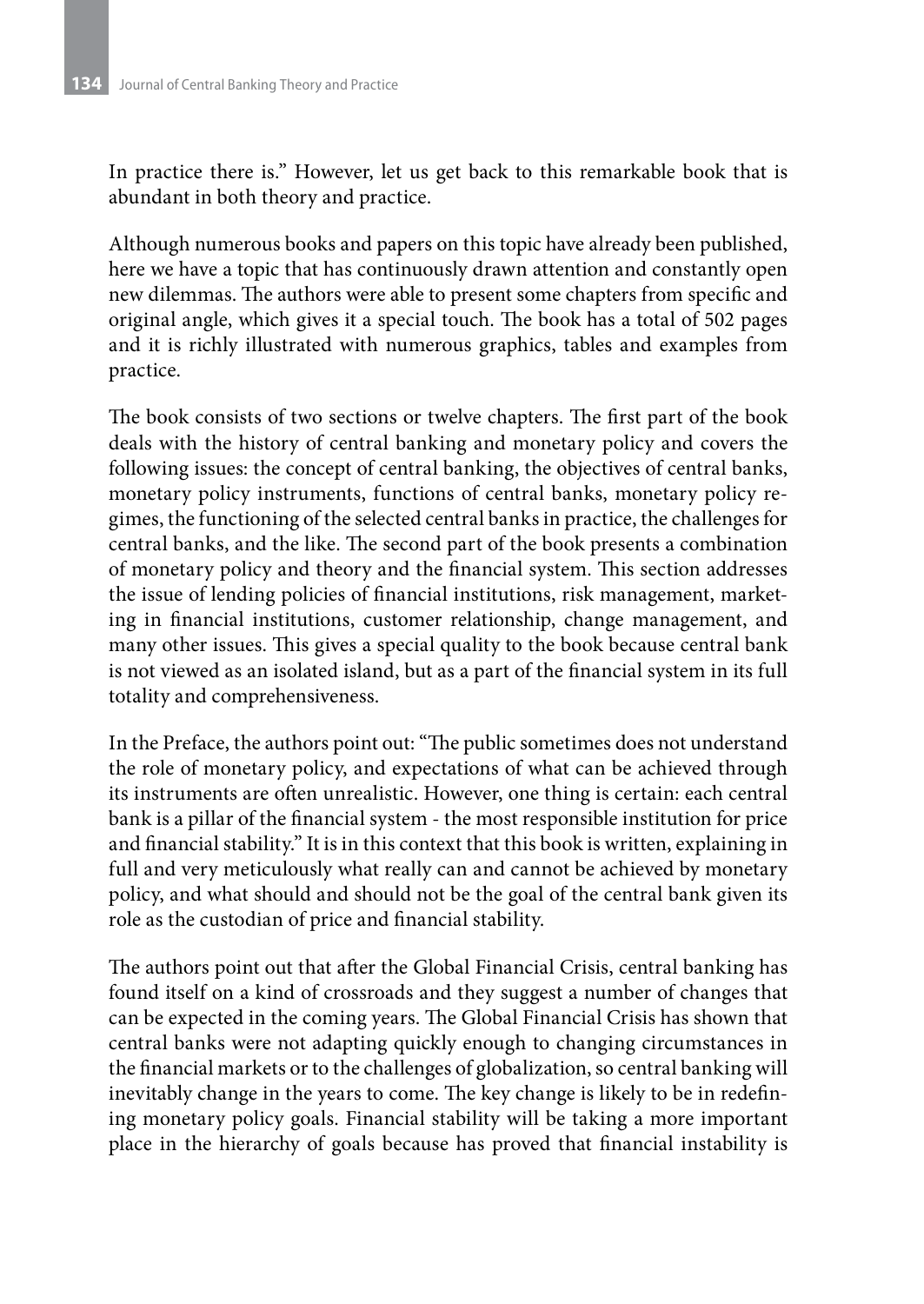more dangerous for central banks than inflation. Changes can be expected in the reasoning and nobody will be able to stop them.

When formulating their monetary policy, central banks predominantly relied on econometric models, despite their many imperfections. Such an approach worked well only in a stable environment, but expert assessments will be gaining importance in the future. The authors point out that one can expect further changes in monetary policy instruments because the traditional approach involving one instrument (short-term interest rate) - one objective (price stability) worked well only under stable conditions. In the coming years, several instruments of monetary policy will have to be combined, while in the crisis conditions it will be necessary to use unconventional monetary policy instruments. It is certain that there will be a change in the concept of banking supervision, as well as increased international coordination of central banks.

It is well known that central banks have a monopoly on the issuing of money. Given the important role that money has in the economy of each country, this consequently gives rise to the significant role of central banks. Many individuals believe that economics is actually the study of money. The Mervyn King`s paradox lies in the fact that when price stability is accepted as the main objective of central banks, there is a decrease in the absorption of central bank money. During the period of "Great Inflation", most economists ignored money even though it was the cause of inflation. The "Counterrevolution" came in the second half of the 1970s with the idea that money has a long-term impact on inflation and does not affect the volume of economic activity, thus bringing money back to the focus of studies. The logical conclusion that money is causes inflation gave rise to the conclusion that money control means the control of inflation, which has led to the popularity of monetary targeting.

The process of disinflation, however, was not painless and the control of monetary aggregates has proven to be extremely complicated. As central banks are becoming more and more focused on price stability, less attention is paid to the movement of monetary aggregates, and the monetary policy focus shifted to the regulation of short-term interest rates. Such a strategy implies that a central bank regulates short-term interest rates and then economic agents determine what would be the money supply for the given interest rate. This situation is perhaps best reflected in the words of a former Governor of the Bank of Canada, G. Bouey: "We did not leave the monetary aggregates, they abandoned us." However, this should not be taken as a recommendation that central banks should ignore money, but we should bear in mind what was said by Chrystal (2003): "Inflation inevitably revolves around one thing - the value of money." The concept that has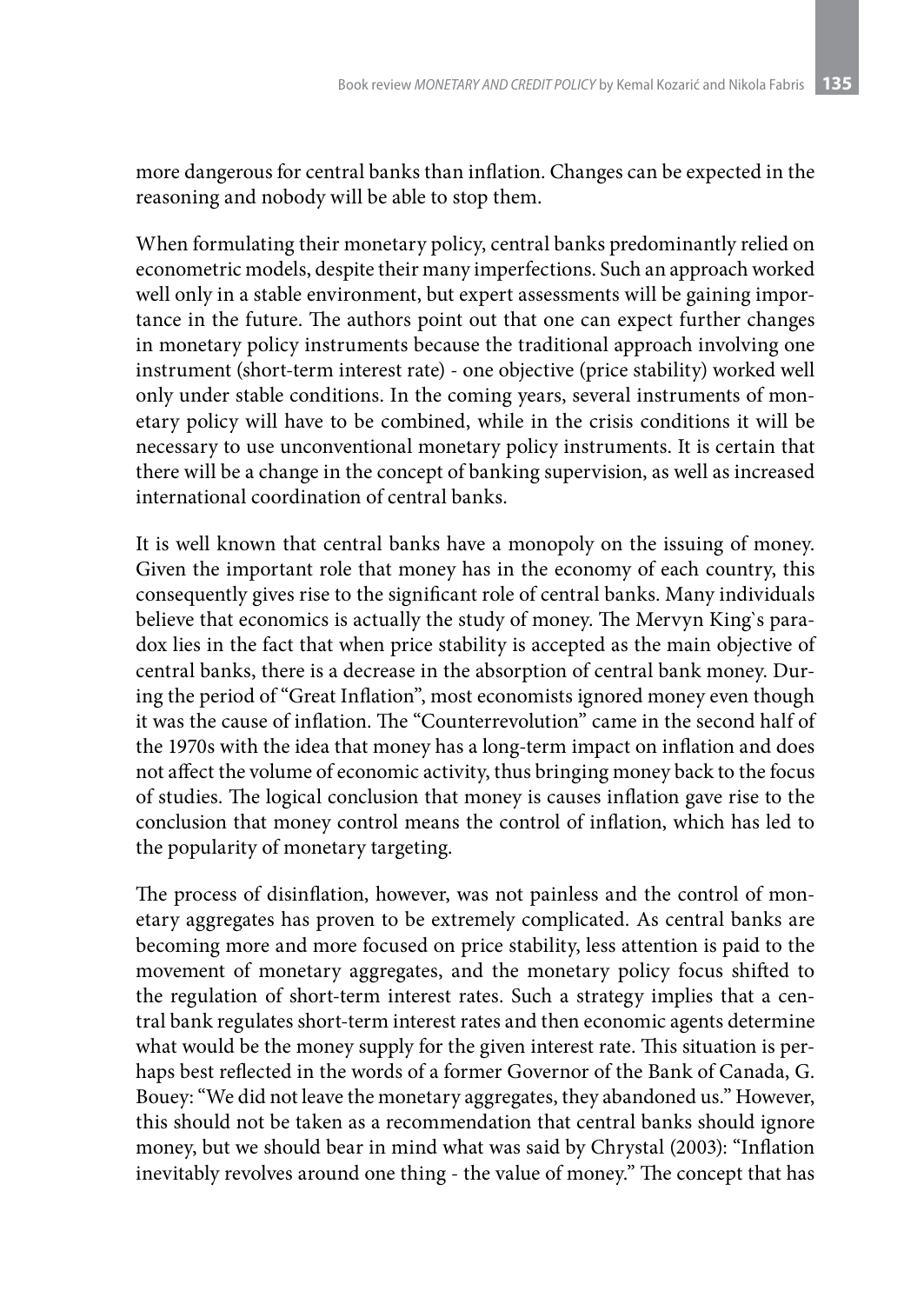been gaining in popularity in recent years is inflation targeting. This concept has opened many dilemmas and questions, such as whether the intermediate target could be the ultimate goal, whether this is the concept that is based on a rule or discretion, and many others.

Therefore, the authors of the book opened an interesting dilemma, whether or not there will be a change in the concept of inflation targeting. The book gives arguments that contrary to the theoretical assumption that this monetary policy regime is based on the floating exchange rate, most central banks which use this regime carefully consider the exchange rate and occasionally intervene. They also point out that we may expect an increase in the target inflation rate in the future because low inflation limits the effectiveness of monetary policy in a recession environment. To wit, central banks typically respond by lowering the interest rate during recession. However, if the target inflation rate was higher than the traditional framework (from 1% to 3%) then the nominal interest rate would be higher and there would be more room for the initial reduction in nominal interest rates and, consequently, for easier overcoming of recession.

The authors tackle the issue of what monetary policymakers should do in crisis conditions, a situation that is most challenging for central banks. They emphasize the three-dimensional approach: prevention, crisis management and minimizing consequences of the crisis. The book proposes a series of measures and the order in which central banks should use them. The authors believe that unconventional instruments should also be used in a crisis such as: raising deposit insurance coverage, bank nationalization, establishment of a bridge bank, takeover of bad assets by the government, drastically reduction of reserve requirements in order to improve bank liquidity, accepting lower quality collaterals and the like.

Although it may be unusual for a book like this, but according to the postulates of quality management, the last chapters indicate the position of clients as the key factors towards which all future activities should be directed. This is important primarily because the Global Financial Crisis revealed the self-centeredness of commercial banks, which had unjustifiably underestimated the role of their clients in financial intermediation. It is obvious that banks cannot exist without their clients, same as the clients cannot meet their needs without the support of financial intermediaries.

Many positive features adorn this extremely useful book. Here I would mention one that I consider particularly important. In fact, we know very well that expert books on monetary economics are often incomprehensible to many people, and even for those who are in contact with the financial system to one degree or